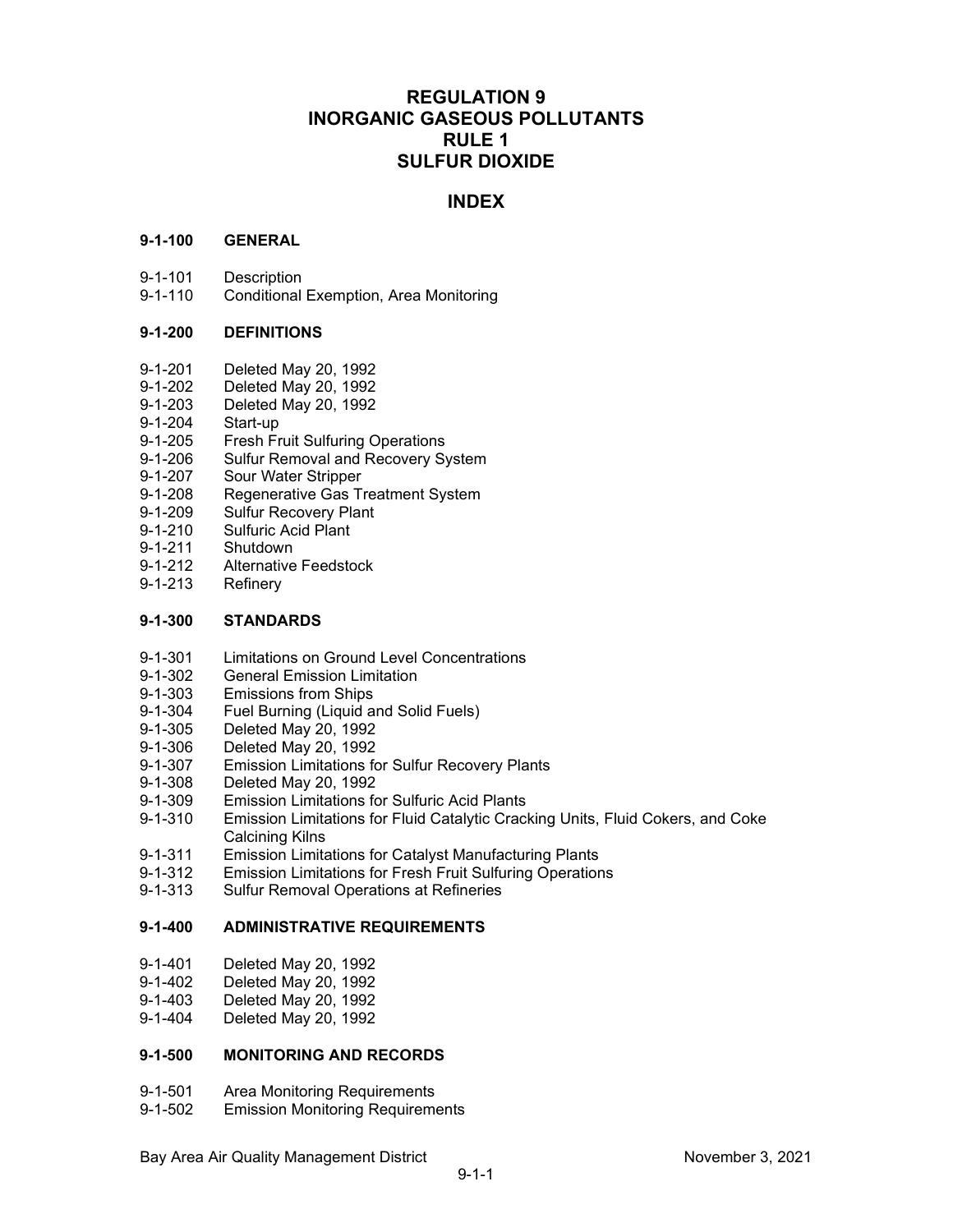## 9-1-503 Fresh Fruit Sulfuring Recordkeeping Requirements

## **9-1-600 MANUAL OF PROCEDURES**

- 9-1-601 Sampling and Analysis of Gas Streams
- 9-1-602 Sulfur Content of Fuels<br>9-1-603 Averaging Times
- 9-1-603 Averaging Times<br>9-1-604 Ground Level Mo
- 9-1-604 Ground Level Monitoring<br>9-1-605 Emission Monitoring
- 9-1-605 Emission Monitoring<br>9-1-606 Analysis of Gas Strea
- 9-1-606 Analysis of Gas Streams for H<sub>2</sub>S<br>9-1-607 Analysis of Water Streams for H<sub>2</sub>
- 9-1-607 Analysis of Water Streams for  $H_2$ S<br>9-1-608 Analysis of Water Streams for NH<sub>3</sub>
- 9-1-608 Analysis of Water Streams for NH<sub>3</sub><br>9-1-609 Analysis of Sulfur Content of Crude
- Analysis of Sulfur Content of Crude Oil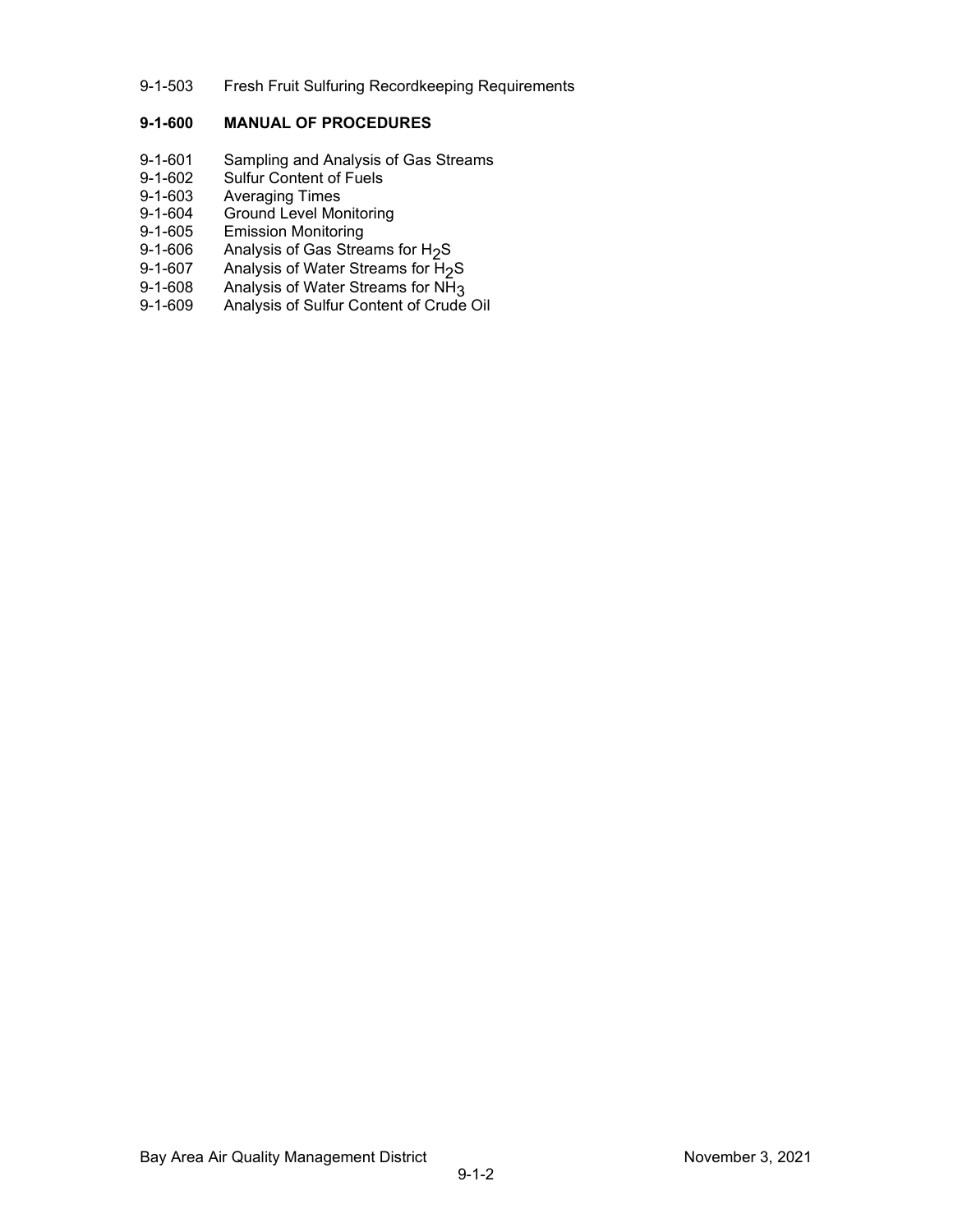## **REGULATION 9 INORGANIC GASEOUS POLLUTANTS RULE 1 SULFUR DIOXIDE**

## **9-1-100 GENERAL**

- **9-1-101 Description:** This Rule establishes emission limits for sulfur dioxide from all sources including ships, and limits ground level concentrations of sulfur dioxide.
- **9-1-110 Conditional Exemption, Area Monitoring:** The 300 ppm limitation of Section 9-1- 302 shall not apply to a person who meets the requirements of subsections 9-1-110.1 and 110.2, provided such person has complied with those requirements prior to January 1, 1980.
	- 110.1 A person shall be subject to the monitoring, records and reporting requirements contained in Regulation 1, including Sections 1-510, 530, 540, 542, 543, and 544.
	- 110.2 A person shall not emit sulfur dioxide in quantities which result in ground level concentrations of sulfur dioxide in excess of the limits specified in Section 9- 1-301. This subsection shall not apply to ground level concentrations occurring on the property from which such emission occurs, provided such property, from the emission point to the point where the excess occurs, is physically secured against public access by the person responsible for the emission.

*(Amended May 20, 1992)*

## **9-1-200 DEFINITIONS**

- 
- **9-1-201 Deleted May 20, 1992 9-1-202 Deleted May 20, 1992**

**9-1-203 Deleted May 20, 1992 Start-up:** For the purposes of Section 9-1-605, start-up begins at the time the feed stock is introduced into the process and may proceed for a period not to exceed four consecutive hours.

*(Amended May 20, 1992)*

**9-1-205 Fresh Fruit Sulfuring Operation:** Any operation where freshly cut fruit is placed in a sulfur house in order to come into contact with sulfur dioxide.

*(Adopted February 16, 1983)*

- **9-1-206 Sulfur Removal and Recovery System:** A set of process units which remove H<sub>2</sub>S from refinery gas streams and the reduced sulfur compounds and ammonia from process water streams. The reduced sulfurous compounds are recovered as sodium hydrosulfide (NaSH), elemental sulfur, sulfuric acid, or other sulfate compounds. The sulfurous compounds are recovered as elemental sulfur or as sulfuric acid. The process units consist of a sour water stripper, regenerative gas treatment system, and a sulfur recovery plant, a sulfuric acid plant, or other process units and facilities which achieve removal efficiencies as required by Section 9-1-313.2.
- *(Adopted 7/18/90; Amended 3/15/95)* **9-1-207 Sour Water Stripper:** A process unit which removes reduced sulfur compounds from process water using a distillation (stripping) process.

*(Adopted July 18, 1990)*

**9-1-208 Regenerative Gas Treatment System:** A regenerative process system that removes H<sub>2</sub>S from refinery gas streams and recovers the H<sub>2</sub>S as H<sub>2</sub>S or sulfur.

*(Adopted July 18, 1990)*

**9-1-209 Sulfur Recovery Plant:** A process unit which processes sulfur and ammonia containing material and produces a final product of elemental sulfur. *(Adopted July 18, 1990)*

**9-1-210 Sulfuric Acid Plant:** A process unit which processes sulfur containing material and produces a final product of sulfuric acid or oleum.

*(Adopted July 18, 1990)*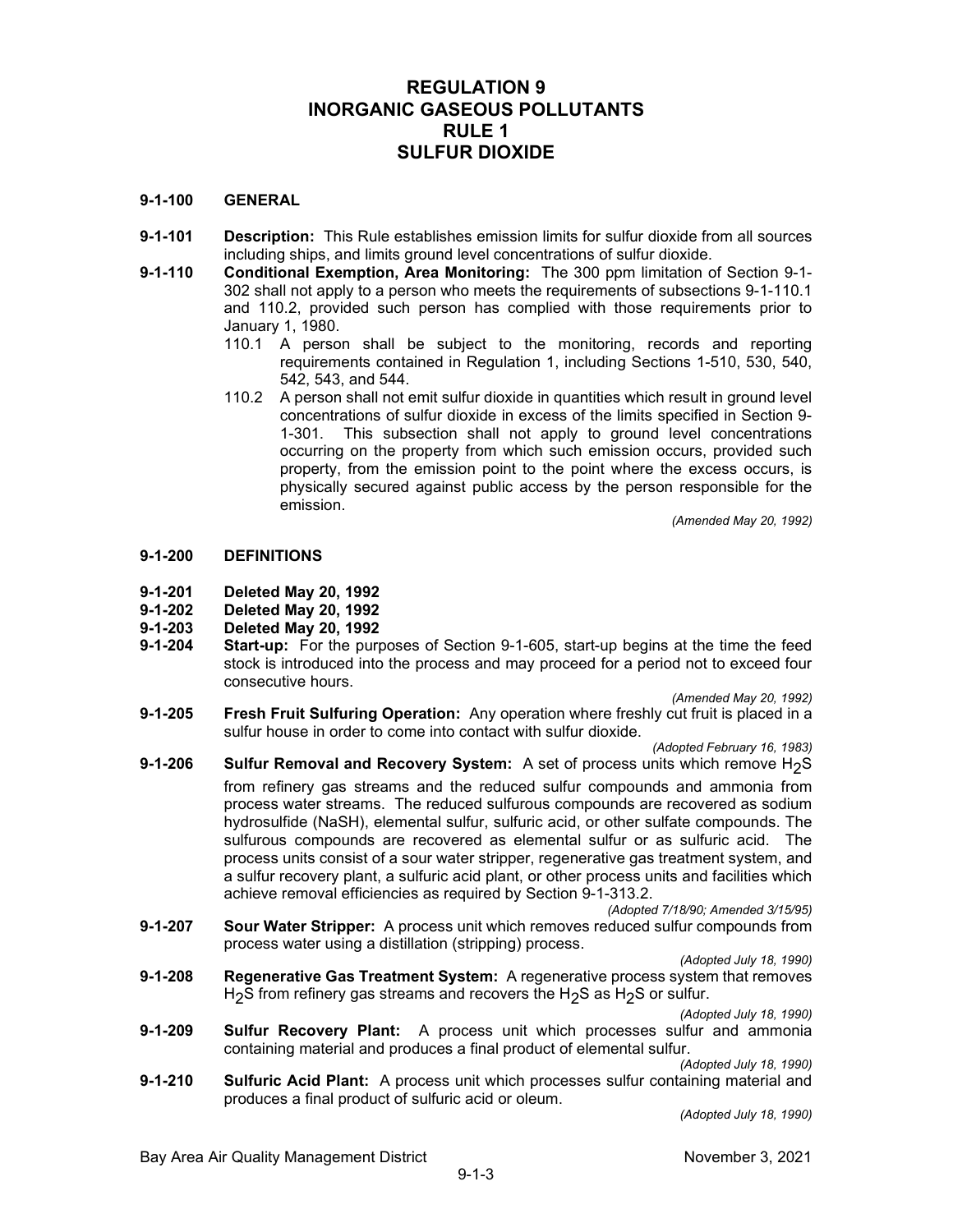**9-1-211 Shutdown:** For the purposes of Section 9-1-605, shutdown begins at the time the feed stock is discontinued.

*(Adopted May 20, 1992)*

**9-1-212 Alternative Feedstock:** Any feedstock, intermediate, product or byproduct material that contains organic material that is not derived from crude oil product, coal, natural gas, or any other fossil-fuel based organic material.

*(Adopted November 3, 2021)*

**9-1-213 Refinery:** An establishment that is located on one or more contiguous or adjacent properties that processes any petroleum or alternative feedstock, to produce more usable products such as gasoline, diesel fuel, aviation fuel, lubricating oils, asphalt or petrochemical feedstocks, or any other similar product. Refinery processes include separation processes (e.g., atmospheric or vacuum distillation, and light ends recovery), conversion processes (e.g., cracking, reforming, alkylation, polymerization, isomerization, coking, and visbreaking), treating processes (e.g., hydrodesulfurization, hydrotreating, chemical sweetening, acid gas removal, and deasphalting), feedstock and product handling (e.g., storage, crude oil blending, non-crude oil feedstock blending, product blending, loading, and unloading), and auxiliary facilities (e.g., boilers, waste water treatment, hydrogen production, sulfur recovery plant, cooling towers, blowdown systems, compressor engines, and power plants).

*(Adopted November 3, 2021)*

## **9-1-300 STANDARDS**

**9-1-301 Limitations on Ground Level Concentrations:** A person shall not emit from sources other than ships, sulfur dioxide in quantities which result in ground level concentrations in excess of 0.5 ppm continuously for 3 consecutive minutes or 0.25 ppm averaged over 60 consecutive minutes, or 0.05 ppm averaged over 24 hours. This section shall not apply to ground level concentrations occurring on the property from which such emission occurs, provided such property, from the emission point to the point where the excess occurs, is physically secured against public access by the person responsible for the emission.

*(Amended May 20, 1992)*

- **9-1-302 General Emission Limitation:** A person shall not emit from any source, other than a ship, a gas stream containing sulfur dioxide in excess of 300 ppm (dry). This section shall not apply to the following sources:
	- 302.1 Any source which is subject to any of the limitations in Sections 9-1-304 through 9-1-312.
	- 302.2 Any source which satisfies the conditions in Sections 9-1-110.

*(Amended February 16, 1983)*

- **9-1-303 Emissions from Ships:** A person shall not emit a gas stream containing sulfur dioxide in excess of 2000 ppm from any ship, except when the ship is entering the port from outside the District. Emissions resulting only from the combustion of liquid fuel with a sulfur content less than or equal to 3.34% by weight shall be considered in compliance with this Section.
- **9-1-304 Fuel Burning (Liquid and Solid Fuels):** A person shall not burn any liquid fuel having a sulfur content in excess of 0.5% by weight, or solid fuel of such sulfur content as would result in the emission of a gas stream containing more than 300 ppm (dry) of sulfur dioxide. This section shall not apply to:
	- 304.1 The burning of sulfur, hydrogen sulfide, acid sludge or other compounds used in the manufacture of sulfur compounds;
	- 304.2 The use of liquid or solid fuels to propel any motor vehicle, aircraft, missile, boat or ship;
	- 304.3 The use of liquid or solid fuels which do not result in the emission of a gas stream containing more than 300 ppm (dry) of sulfur dioxide.

# **9-1-305 Deleted May 20, 1992**

# **9-1-306 Deleted May 20, 1992**

**Emission Limitations for Sulfur Recovery Plants:** A person shall not emit, from any source in a sulfur recovery plant, effluent process gas containing sulfur dioxide in excess of 250 ppm by volume (dry) calculated at zero percent oxygen. Plants which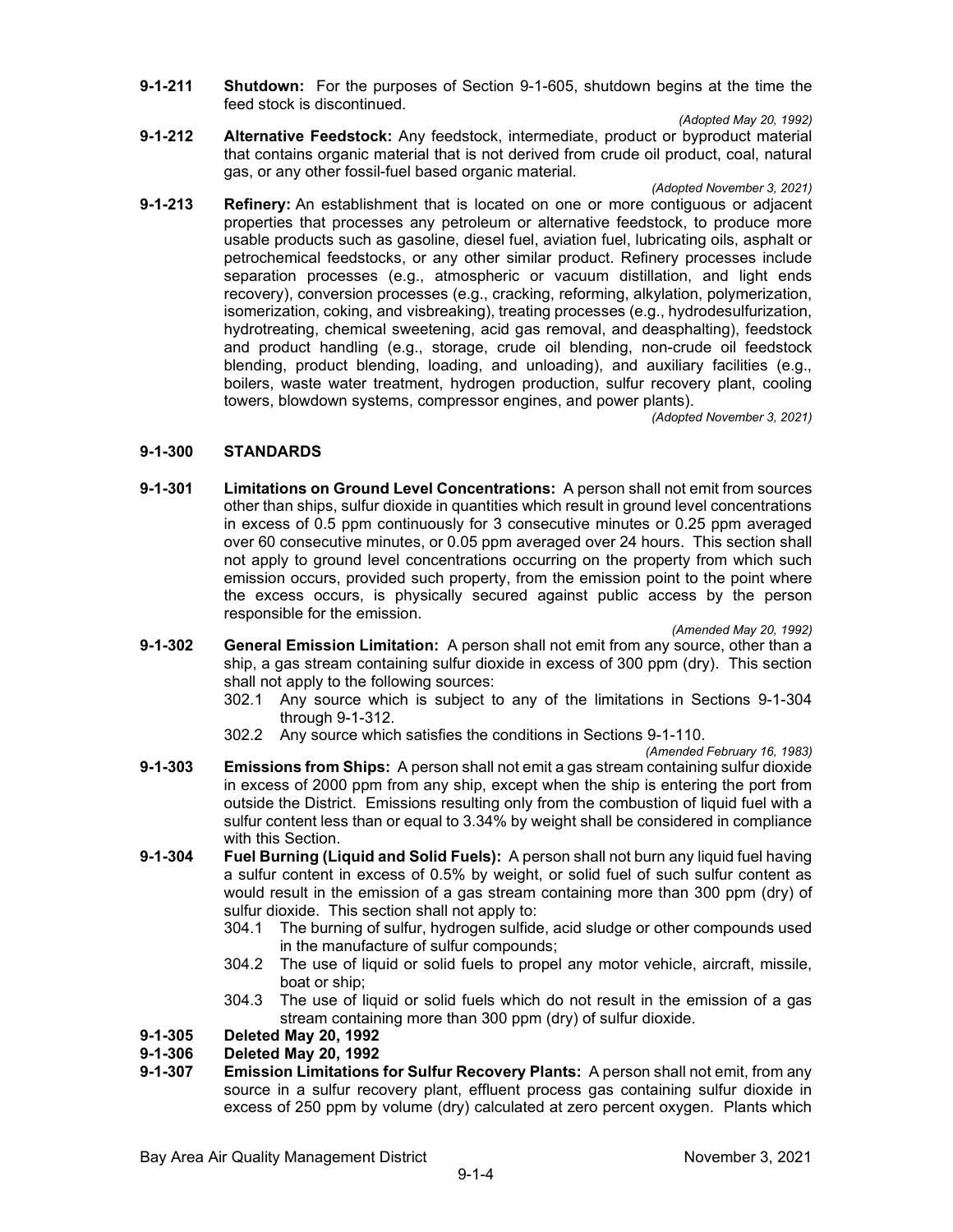emit less than 45 kg (100 lbs.) per day of sulfur dioxide shall not be subject to this limitation.

*(Amended 2/16/83; 5/20/92)*

# **9-1-308 Deleted May 20, 1992**

**Emission Limitations for Sulfuric Acid Plants:** A person shall not emit, from any source in a sulfuric acid plant, effluent process gas containing sulfur dioxide in excess of 300 ppm by volume calculated at 12% oxygen.

*(Amended 2/16/83; 5/20/92)*

- **9-1-310 Emission Limitations for Fluid Catalytic Cracking Units, Fluid Cokers, and Coke Calcining Kilns:**
	- 310.1 A person shall not emit, from any source in a fluid catalytic cracking unit or fluid coker, effluent process gas containing sulfur dioxide in excess of 1,000 ppm by volume.
	- 310.2 A person shall not emit, from any coke calcining kiln, effluent process gas containing sulfur dioxide in excess of 400 ppm by volume or in excess of 113 kg (250 pounds) per hour, whichever is more restrictive.
	- 310.3 A person subject to subsections 9-1-310.1 or 310.2 shall comply with the requirements in subsections 9-1-110.1 and 110.2.

## **9-1-311 Emission Limitations for Catalyst Manufacturing Plants:**

- 311.1 Deleted May 20, 1992
- 311.2 A person shall not emit, from any source in a catalyst manufacturing plant, effluent process gas containing sulfur dioxide in excess of 22 kg (50 pounds) per hour.

### *(Adopted 5/21/80; Amended 5/2092)* **9-1-312 Emission Limitations for Fresh Fruit Sulfuring Operations:**

- 312.1 A person shall not operate any fresh apricot sulfuring operation which uses greater than 4.5 kg (10 pounds) of elemental sulfur or 9.0 kg (20 pounds) of gaseous  $SO<sub>2</sub>$  per 9.0 metric ton (1 short ton) of fresh apricots.
- 312.2 A person shall not operate any fresh peach sulfuring operation which uses greater than 5.5 kg (12 pounds) of elemental sulfur or 10.9 kg (24 pounds) of gaseous  $SO<sub>2</sub>$  per 9.0 metric ton (1 short ton) of fresh peaches.
- 312.3 A person shall not operate any fresh pear sulfuring operation which uses greater than 6.8 kg (15 pounds) of elemental sulfur or 13.6 kg (30 pounds) of gaseous  $SO<sub>2</sub>$  per 9.0 metric ton (1 short ton) of fresh pears.

*(Adopted 2/16/83; Amended 5/20/92)*

- **9-1-313 Sulfur Removal Operations at Refineries:** Effective September 1, 1990, a person shall not operate a refinery processing more than 20,000 barrels per stream day of crude oil or other alternative feedstock unless one of the following is met:
	- 313.1 The sulfur content of the crude oil or other alternative feedstock does not exceed 0.10 percent by weight, or
	- 313.2 There is a sulfur removal and recovery system that removes and recovers, on a refinery wide basis, 95% of the H<sub>2</sub>S from the refinery fuel gas, that removes and recovers, on a refinery wide basis,  $95\%$  of the H<sub>2</sub>S from the process water streams, and removes 95% of the ammonia from the process water streams, provided, however, any refinery which removes sulfurous compounds containing sulfur equivalent of 16.5 tons or more of elemental sulfur in any one day shall install a sulfur recovery plant or a sulfuric acid plant.
	- 313.3 A binding, legally enforceable agreement or court order exists which mandates the construction of a sulfur removal and recovery system pursuant to a schedule set forth therein; provided, however, that the sulfur removal and recovery system must be constructed by October 1, 1993, unless, in the judgment of the Air Pollution Control Officer, failure to complete construction by that date results from circumstances beyond the reasonable control of the refinery operator in which case the Air Pollution Control Officer may grant a reasonable extension of the October 1, 1993 deadline. The Air Pollution Control Officer may grant such extension, however, only if the refinery operator has made substantial progress in completing construction of its sulfur removal and recovery system by October 1, 1993.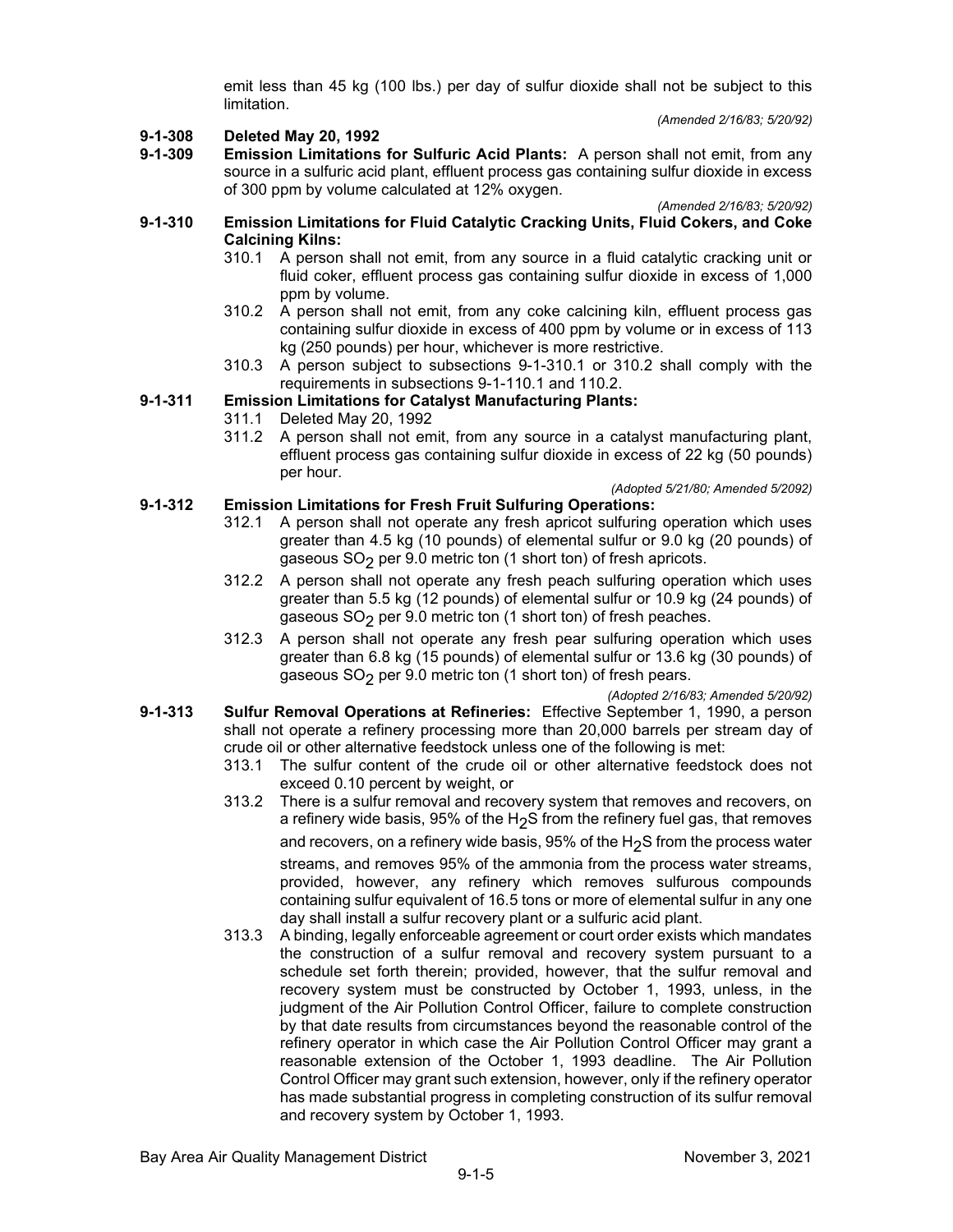## **9-1-400 ADMINISTRATIVE REQUIREMENTS**

- **9-1-401 Deleted May 20, 1992**
- **9-1-402 Deleted May 20, 1992**
- **9-1-403 Deleted May 20, 1992**
- **9-1-404 Deleted May 20, 1992**

## **9-1-500 MONITORING AND RECORDS**

- **9-1-501 Area Monitoring Requirements:** Upon request of the APCO, a person subject to Section 9-1-301 shall comply with the monitoring, maintenance, records, and reporting requirements of Regulation 1, including Sections 1-510, 1-530, 1-540, 1-542, 1-543 and 1-544.
- **9-1-502 Emission Monitoring Requirements:** A person subject to Section 9-1-304, 307, 309 or 310 (with the exception of coke calcining kilns), shall comply with the monitoring requirements of 1-520 and 522.

*(Amended 3/17/82; 5/20/92)*

**9-1-503 Fresh Fruit Sulfuring Recordkeeping Requirements:** Any persons subject to Section 9-1-312 of this Rule shall record the daily weight of elemental sulfur burned or gaseous  $SO<sub>2</sub>$  used per unit weight of fresh fruit for each sulfuring operation. Records of the weights used shall be kept for the length of the specific fruit season and shall be made available to the APCO upon request.

*(Adopted February 16, 1983)*

## **9-1-600 MANUAL OF PROCEDURES**

**9-1-601 Sampling and Analysis of Gas Streams:** The method of sampling and analysis of gas streams of sulfur dioxide concentrations is described in the Manual of Procedures, Volume IV, ST-19 A or B, or any other method approved by the APCO.

*(Amended 3/17/82; 11/3/21)*

**9-1-602 Sulfur Content of Fuels:** The sulfur content of solid and liquid fuels shall be determined as specified in the Manual of Procedures, Volume III, Method 10 or any other method approved by the APCO.

*(Amended 3/17/82; 11/3/21)*

**9-1-603 Averaging Times:** The averaging times for production determination and emission analysis are specified in the Manual of Procedures, Volume IV.

*(Amended March 17, 1982)*

**9-1-604 Ground Level Monitoring:** The monitoring requirements for ground level concentrations of sulfur dioxide, including siting procedures and instrument specifications, calibration, and maintenance procedures, are described in the Manual of Procedures, Volume VI, Section 1.

*(Amended March 17, 1982)*

**9-1-605 Emission Monitoring:** The emission monitoring requirements, including instrument placement, specifications, calibration, and maintenance procedures are described in the Manual of Procedures, Volume V.

*(Amended March 17, 1982)*.

**9-1-606 Analysis of Gas Streams for H<sub>2</sub>S:** The method for analyzing refinery fuel gas streams for H<sub>2</sub>S before and after control shall be as prescribed in the Manual of Procedures, Volume III, LAB 32 or any other method approved by the APCO.

*(Adopted 7/18/90; Amended 5/20/92; 11/3/21)* **9-1-607 Analysis of Water Streams for H<sub>2</sub>S:** The method for analyzing refinery process water streams for H<sub>2</sub>S before and after control shall be as prescribed in the Manual of Procedures, Volume III, LAB 32 or any other method approved by the APCO.

*(Adopted 7/18/90; Amended 5/20/92; 11/3/21)*

**9-1-608 Analysis of Water Streams for NH3:** The method for analyzing refinery process water streams for  $NH<sub>3</sub>$  before and after control shall be as prescribed in the Manual of